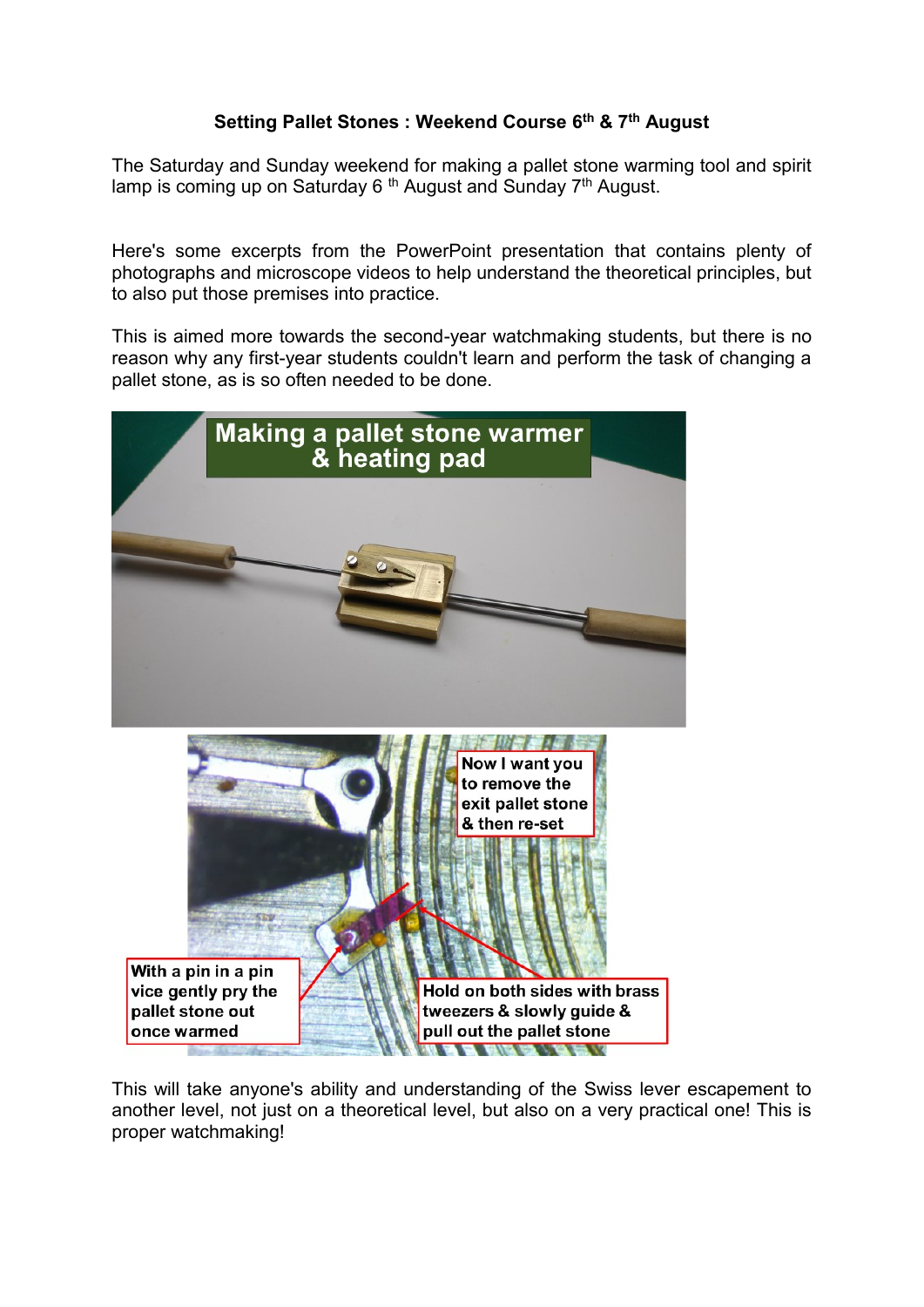Any clockmakers who work on Swiss platform escapements, especially carriage clocks, will benefit greatly learning how to change pallet stones or/and reset the depth of lock, but also how to clean and lubricate non-shockproof balance cap jewels within the platform escapement.



The lessons will be between 10 am to 6 pm, with an hour and a half for lunch and breaks on each day, so that's approximately 13 hours of learning over two days.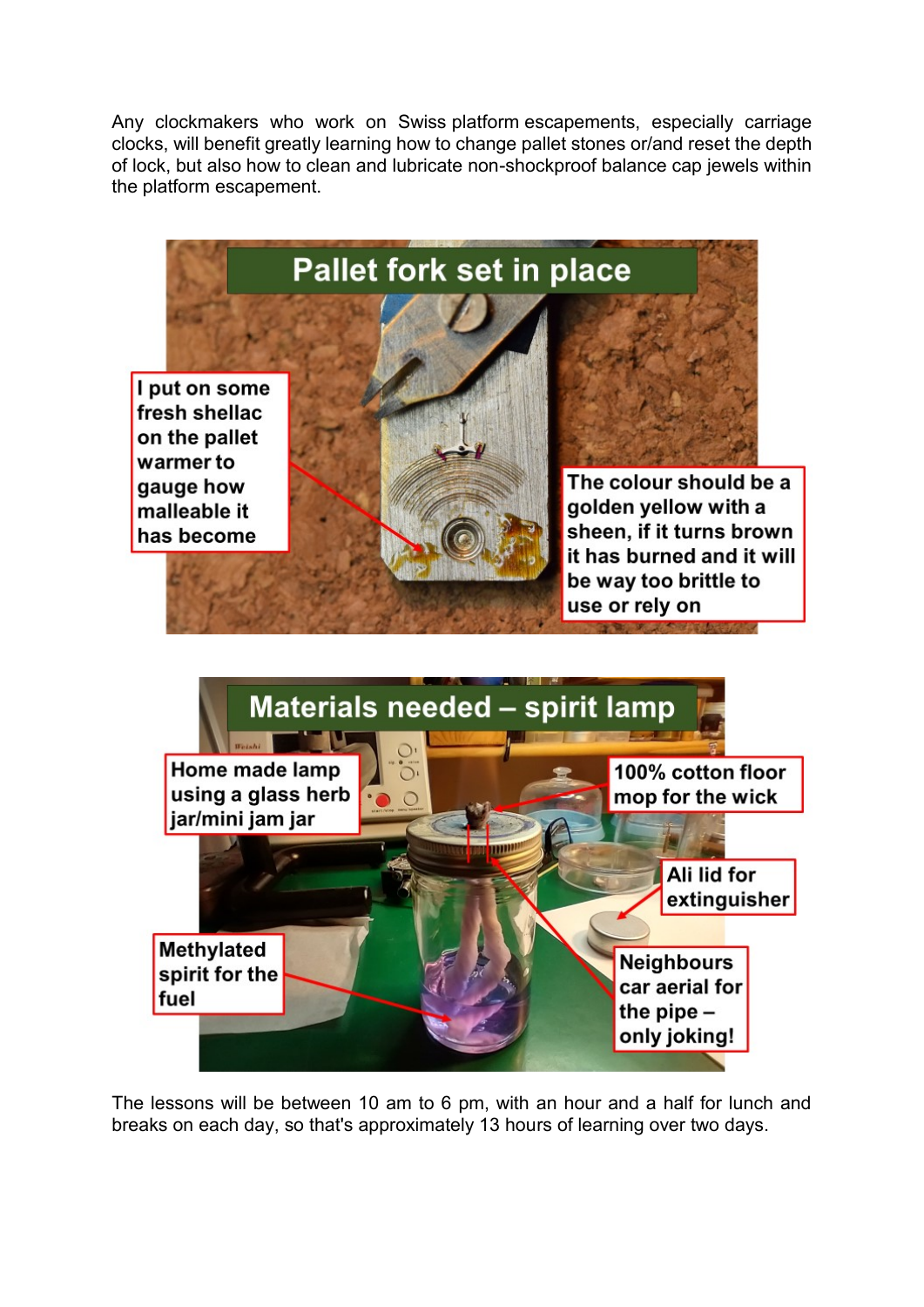You'll learn how to us a pillar drill, a coping saw, precision files, as well as using a tap and die to make the tool needed to set any pallet stone, from the smallest ladies watch to a carriage clock or car clock and pocket watch to wrist watches.

## What NOT to do:

- Never begin to check or adjust the escapement starting with the pallet jewels
- Never attempt to correct the clearance of the guard pin by means of the banking pins. The banking pins can only be moved to adjust the horn shake
- Don't correct the 'run to banking' by moving, bending or filing the banking pins

## What TO do:

- $\cdot$  Start from checking & adjusting the horn shake via the banking pins
- Check & if necessary adjust the guard pin shake
- $\cdot$  Run to banking is adjusted by moving the pallet stones
- Adjust pallet stones penetration according to the minimum of locking & run to banking position



A good stereo binocular microscope is a must to carry out the task of removing, replacing and setting pallet jewels.

If you don't own a microscope of suitable magnification, then I can lend you one, but only if you don't own one, rather than you can't be arsed to get it there!